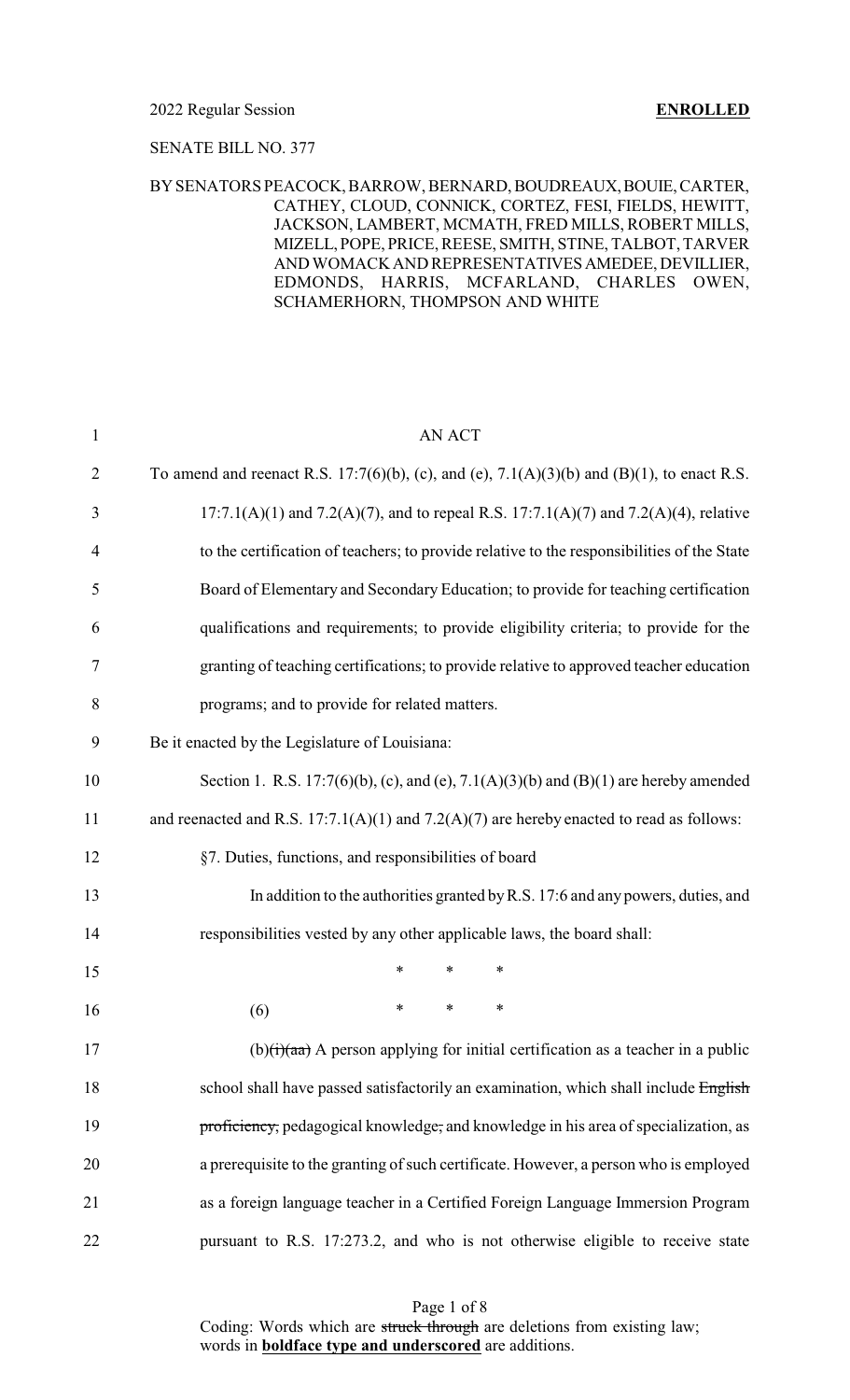authorization to teach through participation in the Foreign Associate Teacher Program, shall not be required to pass the examination required by this Subitem, but shall at least have a baccalaureate degree and shall be subject to all provisions of state law relative to background checks and criminal history review applicable to the employment of public school personnel.

 (bb) On and after September 15, 1981, any **(i) Any** person certified to teach in another state who applies for certification to teach in the public schools of Louisiana shall be required to pass satisfactorily the examination which is administered in accordance with the provisions of this Paragraph as a prerequisite to the granting of such certification. However, a teacher certified in another state who meets all other requirements for a Louisiana certificate granted to out-of-state graduates except for the provisions of this Item **the satisfactory passage of the examination** shall be granted a three-year nonrenewable provisional certificate to 14 be used while said teacher completes the requirements set forth in this Paragraph.

 (cc)**(ii)** Any teacher who holds a valid out-of-state teaching certificate, **and** has at least three years of successful teaching experience in another state as 17 determined by the board<del>, and has completed one year of employment as a teacher in</del> the Louisiana public school system or as a teacher in a Louisiana nonpublic school **approved by the board as provided by law** shall not be required to take the 20 examination administered in accordance with the provisions of this Paragraph or to submit any examination scores from any examination previously taken in another state as a prerequisite to the granting of certification in Louisiana,**. Upon application and verification ofsuccessful teaching experience in another state by the board, the teacher shall be granted a valid standard Louisiana teaching certificate** 25 provided that all of the following conditions are met:

 (aaa) The **the** teacher meets all other requirements for **background checks and criminal history reviews** a Louisiana certificate as may be required by law and board policy.

 (bbb) The local superintendent or his designee of the public school system employing the teacher, the local superintendent of the school system operating the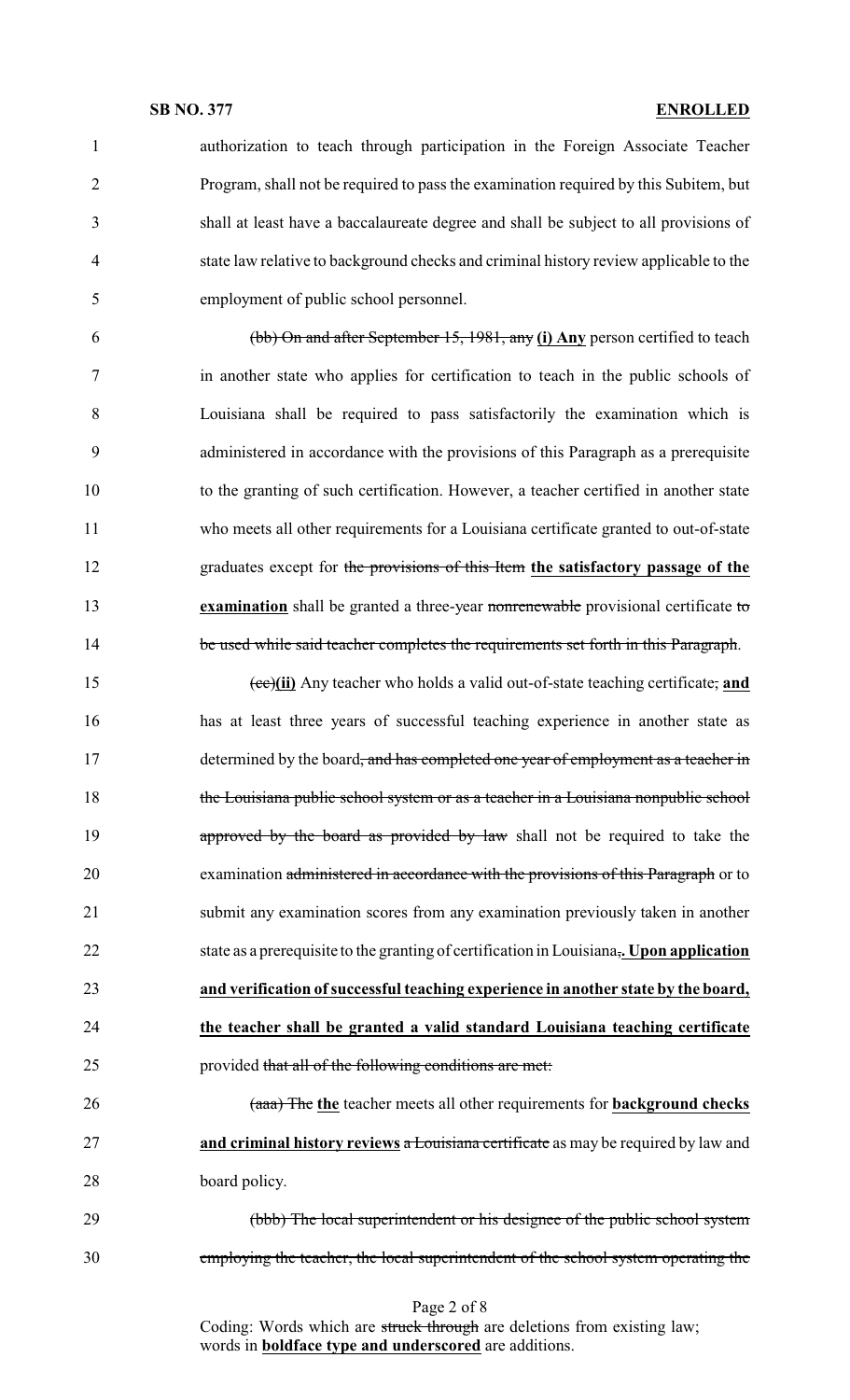nonpublic school employing the teacher, if applicable, or, if not applicable, the principal of the approved nonpublic school employing the teacher has recommended the teacher for employment for the following school year subject to the receipt of a valid Louisiana teaching certificate.

 (ccc) The local superintendent or his designee of the public school system employing the teacher, the local superintendent of the school system operating the nonpublic school employing the teacher, if applicable, or, if not applicable, the principal of the approved nonpublic school employing the teacher has requested, on behalf of the teacher, that the teacher be granted a valid Louisiana teaching certificate.

 (dd)**(iii)**The examination shall be administered to each student in a teacher education program at a public college or university in Louisiana prior to graduation 13 and shall be administered to **other applicants** teachers certified in other states at any time such examination is offered. The board shall prescribe other qualifications and requirements and shall consider other factors.

 (ii)**(iv)** The **state** superintendent of education shall administer the aforementioned policy of the board. In such administration of **administering** the policy, the superintendent shall choose the appropriate testing instrument, shall conduct all necessary research to validate the applicability of the instrument to teacher education programs within the state of Louisiana, and shall conduct all necessary research to determine the level at which the examination is satisfactorily completed. During the conduct of the research and in the preparation of the testing instrument, the superintendent shall meet with and consider the suggestions of individual classroom teachers, representatives of teacher organizations, deans of education of the public colleges and universities of the state, and representatives of each of the governing boards for higher education.

 (iii)**(v)** Any applicant seeking certification may apply for and take any required test or tests without limitation as to the frequency of applications or testing. (iv)**(vi)**The state superintendent of education shall annually submit a report to the House Committee on Education and the Senate Committee on Education

Page 3 of 8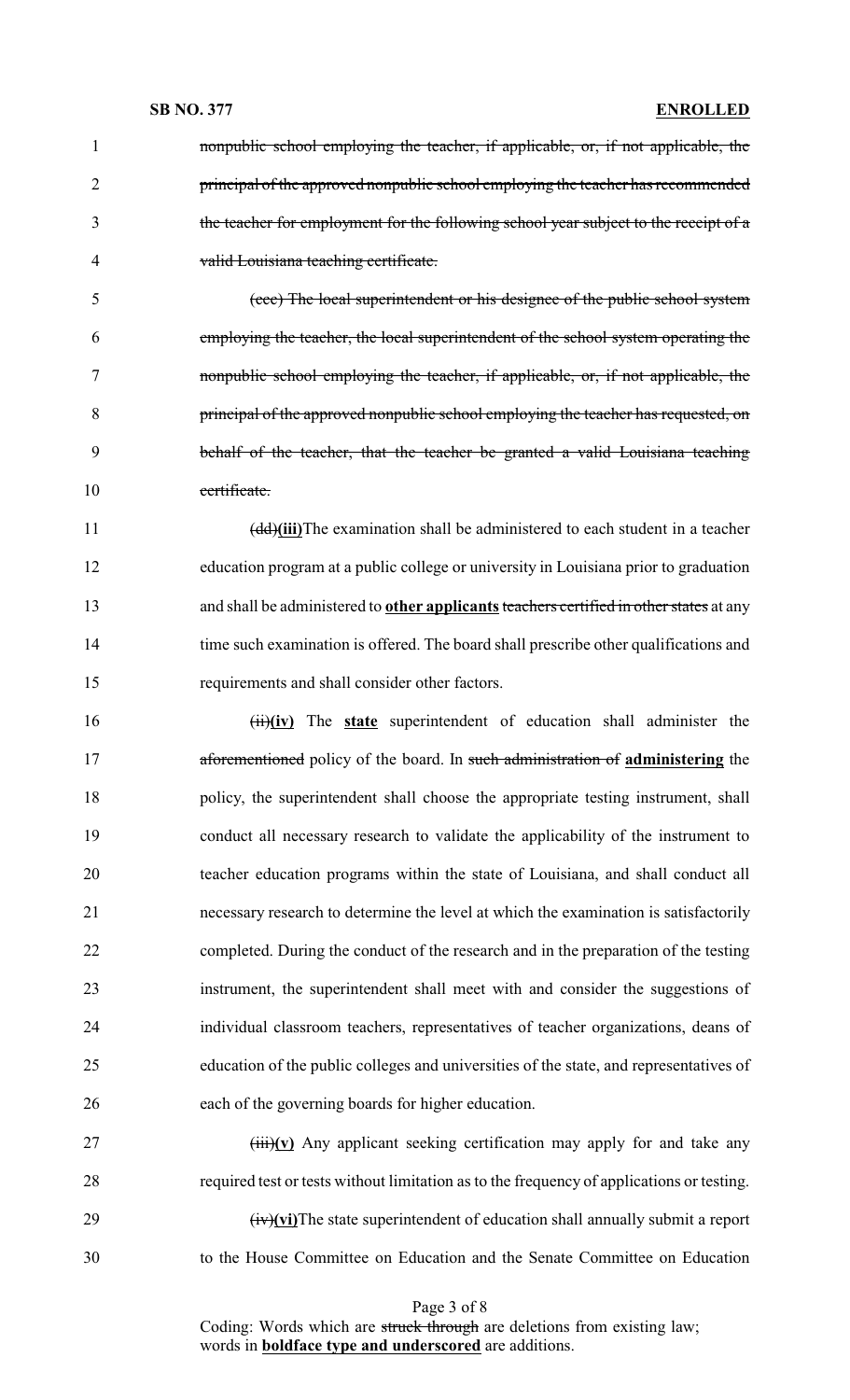relative to the examination administered pursuant to this Paragraph. Such report shall include but not be limited to the following: the number of persons to whom the examination was administered; the educational background and teaching experience of such persons; the number of persons successfully completing the examination; the effectiveness of the examination; and any suggestions for improving the examination. (c) Any person who fails **holds at least a masters degree in the subject area in which he is seeking employment or any person who meets all other certification requirements except he failed** to successfully pass the original 10 examination required by Subparagraph (b) of this Paragraph, but who meets all other certification requirements and **but** who scored within ten percent of the score 12 required for passage on the original examination selected by the state superintendent of education, may be employed **as a teacher** for a period not to exceed one year **five years** in the following manner: (i) The state superintendent of education, upon receipt of a signed affidavit by the president and superintendent of the school board to which such person has applied for employment that there is no other applicant available for employment for a specific teaching position who has met the requirements of this Section **and who has agreed to participate in a mentorship program offered by the school board**, may issue an emergency teaching permit to such person. Such permit shall be in effect for not more than one year **five years** but may be renewed twice. Such renewal of the permit shall be accomplished in the same manner as the granting of the original permit. The granting of such emergency teaching permit shall in no way affect, reduce, or waive the requirement that the person successfully complete the aforementioned examination. **Each teacher issued an emergency teaching permit who has not completed an approved teacher education program shall be required to complete a preservice training session offered by the school board prior to the teacher's first day of teaching students. (ii)** At any time the person **who failed to pass the exam** successfully passes the examination**,** he **shall be certified and** may be employed on a permanent basis.

Page 4 of 8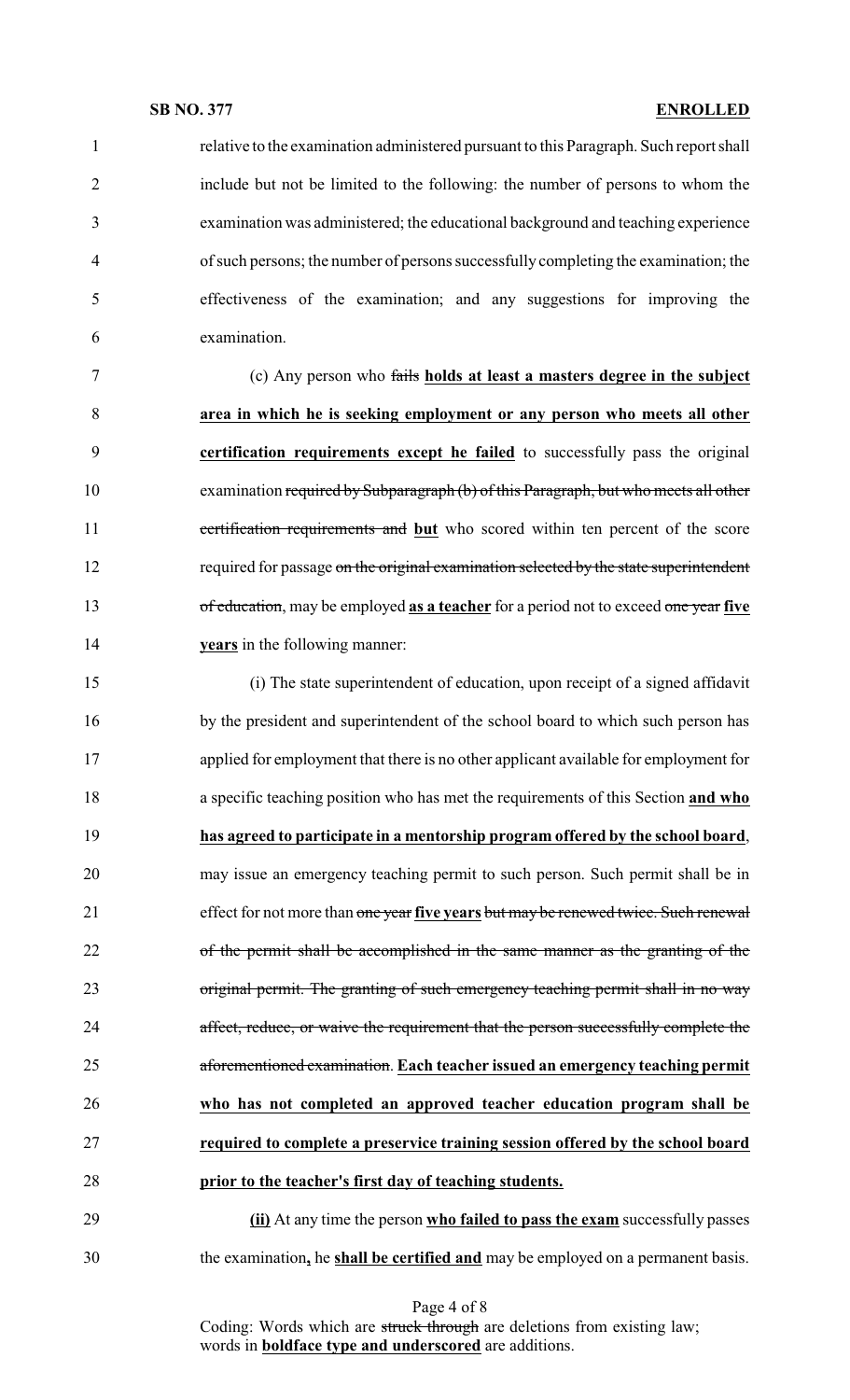| $\mathbf{1}$   | (iii) After five years of effective teaching evaluations pursuant to R.S.                    |
|----------------|----------------------------------------------------------------------------------------------|
| $\overline{2}$ | 17:3902 and upon a signed affidavit of a superintendent of a school system                   |
| 3              | recommending to employ the person for the following school year subject to the               |
| $\overline{4}$ | receipt of a valid Louisiana teaching certificate, the person shall be granted a             |
| 5              | valid standard professional level teaching certificate by the state superintendent           |
| 6              | of education, subject only to passing all provisions of law relative to background           |
| 7              | checks and criminal history review.                                                          |
| 8              | $(ii)(iv)$ The period herein provided for the employment of during which a                   |
| 9              | teacher is working with an emergency teaching permit granted under the provisions            |
| 10             | of this Paragraph shall not count toward tenure.                                             |
| 11             | *<br>$\ast$<br>*                                                                             |
| 12             | (e) The board shall not adopt any policy, rule, regulation, or other measure                 |
| 13             | that limits or restricts the number of times a temporary employment permit may be            |
| 14             | issued to any teacher who meets all other requirements of current board policy, has          |
| 15             | applied for employment for a specific teaching position for which position there is          |
| 16             | no other applicant available for employment who has met the requirements of this             |
| 17             | Paragraph, has the recommendation of the superintendent of the school system                 |
| 18             | employing such teacher, and has had a successful local evaluation for the previous           |
| 19             | four years prior to such issuance. Any such policy, rule, regulation, or other measure       |
| 20             | in effect on July 1, 1993 shall be null and void.                                            |
| 21             | $\ast$<br>$\ast$<br>$\ast$                                                                   |
| 22             | §7.1. Certification of teachers; certification of principals and superintendents;            |
| 23             | certification of school psychologists                                                        |
| 24             | A. In carrying out its responsibility to prescribe the qualifications and provide            |
| 25             | for the certification of teachers under authority of R.S. $17:7(6)$ , the qualifications and |
| 26             | requirements established by the State Board of Elementary and Secondary Education            |
| 27             | for certification of any applicant for certification who completes an approved teacher       |
| 28             | education program in Louisiana shall include but not be limited to the following:            |
| 29             | (1) Beginning with the 2024-2025 academic year, that each approved                           |
| 30             | teacher education program shall not require more than one hundred twenty                     |
|                |                                                                                              |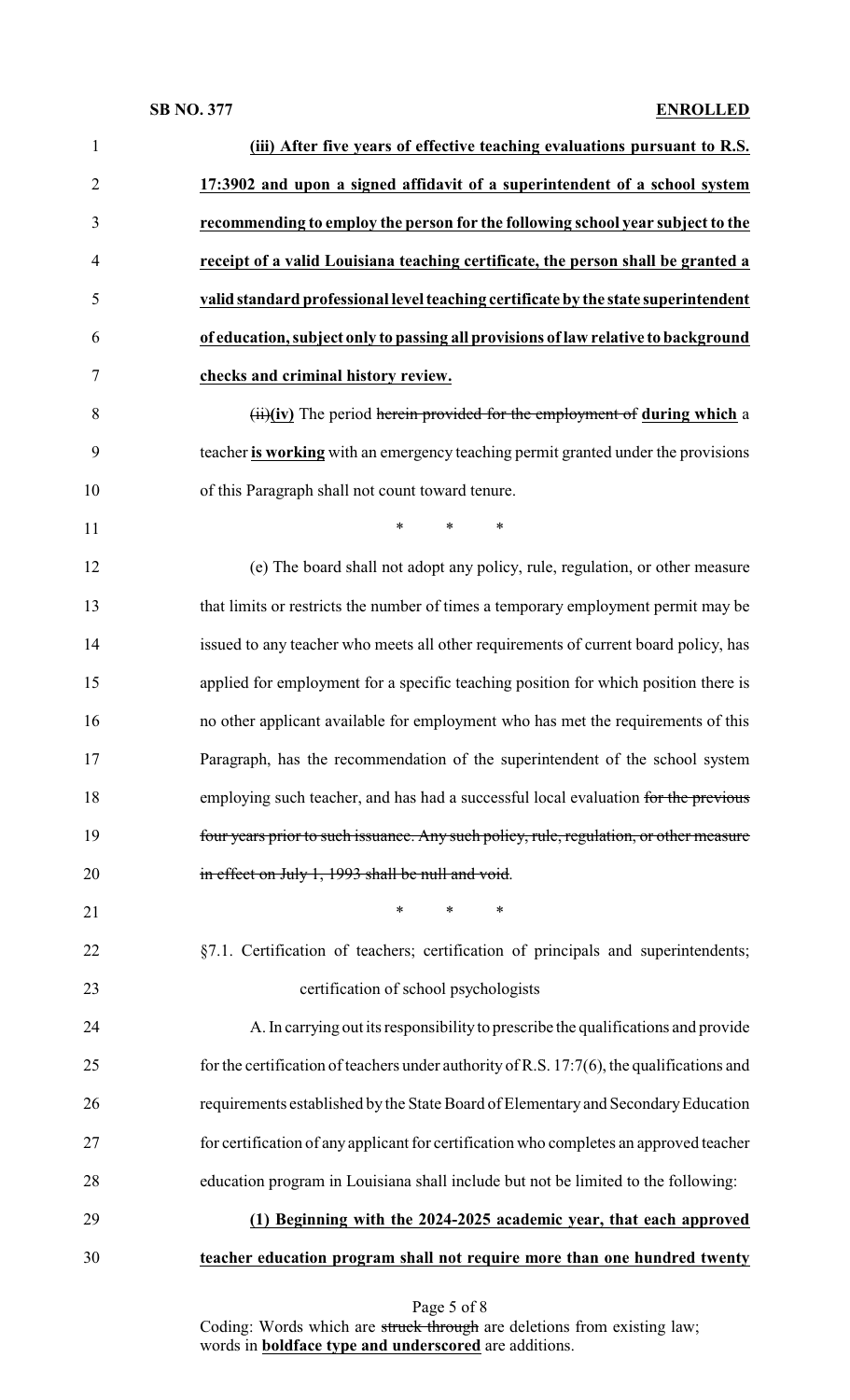| $\mathbf{1}$   | semester hours of college credit for degree completion, inclusive of any            |
|----------------|-------------------------------------------------------------------------------------|
| $\overline{2}$ | classroom observation time or mentorship requirements. Programs designated          |
| 3              | by the Board of Regents as dual degrees or dual certifications shall be permitted   |
| $\overline{4}$ | to exceed the one hundred twenty semester hour credit limit.                        |
| 5              | $\ast$<br>*<br>$\ast$                                                               |
| 6              | (3)<br>*<br>∗<br>∗                                                                  |
| $\tau$         | (b) An applicant who has passed all requisite examinations covering pre-            |
| 8              | professional skills and content knowledge but who does not meet the requirement of  |
| 9              | Subparagraph (a) of this Paragraph may be certified if he completes a post-         |
| 10             | baccalaureate program as provided in this Subparagraph. or he may be employed       |
| 11             | as a teacher for a period not to exceed five years in the following manner:         |
| 12             | (i) The state superintendent of education, upon receipt of a signed                 |
| 13             | affidavit by the president and superintendent of the school board to which such     |
| 14             | person has applied for employment that there is no other applicant available for    |
| 15             | employment for a specific teaching position who has met the requirements of         |
| 16             | this Section, may issue an emergency teaching permit to such person. Such           |
| 17             | permit shall be in effect for not more than five years.                             |
| 18             | (ii) After five years of effective teaching evaluations pursuant to R.S.            |
| 19             | 17:3902 and upon a signed affidavit of a superintendent of a school system          |
| 20             | recommending to employ the person for the following school year subject to the      |
| 21             | receipt of a valid Louisiana teaching certificate, the person shall be granted a    |
| 22             | valid standard professional level teaching certificate by the state superintendent  |
| 23             | of education, subject only to passing all provisions of law relative to background  |
| 24             | checks and criminal history review.                                                 |
| 25             | (i) Such an applicant for admission to a post-baccalaureate program may be          |
| 26             | granted conditional admission following a satisfactory personal interview by the    |
| 27             | program's admissions officer.                                                       |
| 28             | (ii) If the program awards credit hours, the applicant shall achieve a grade        |
| 29             | point average of 3.00 or higher in post-baccalaureate program courses by the end of |
| 30             | his first twelve credit hours and successfully complete the program.                |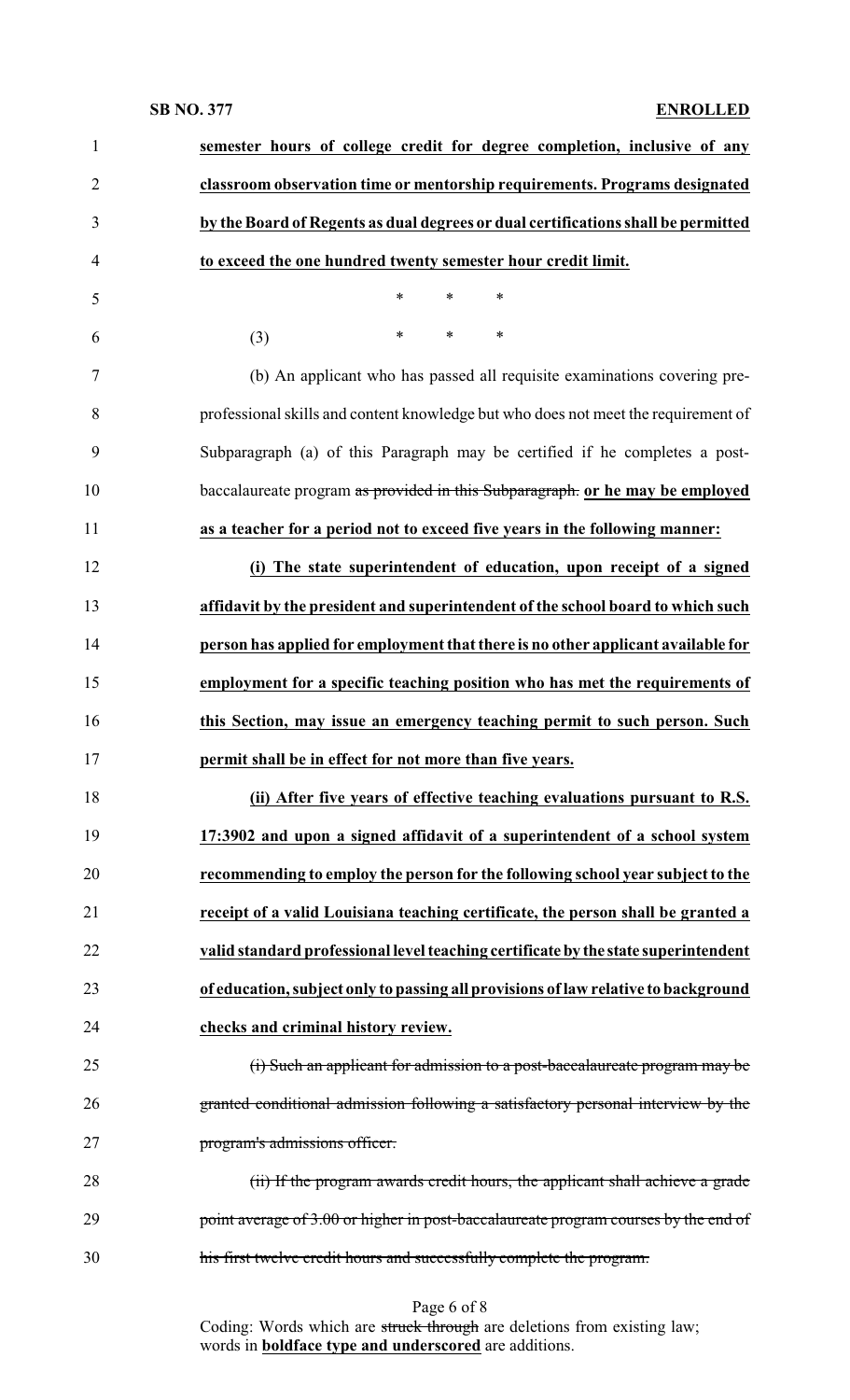| $\mathbf{1}$   | (iii) If the program does not award credit hours, the applicant shall                      |
|----------------|--------------------------------------------------------------------------------------------|
| $\overline{2}$ | demonstrate mastery of competencies as required by the program administrator and           |
| 3              | by the school system in which the applicant completes required clinical practice, and      |
| 4              | satisfactorily completes all program requirements as set forth by the state board,         |
| 5              | including any requirements for clinical practice, at graduation.                           |
| 6              | $\ast$<br>$\ast$<br>∗                                                                      |
| 7              | B.(1) After August 15, 1986, except as otherwise provided in Paragraph (2)                 |
| 8              | of this Subsection, any Any persons applying for initial certification as a principal      |
| 9              | or vice, assistant, or deputy principal, hereafter referred to as a principal, in addition |
| 10             | to any other requirements of the State Board of Elementary and Secondary                   |
| 11             | Education, shall have passed the administrative portion of the National Teachers           |
| 12             | Examination produced by the Educational Testing Service educational leadership             |
| 13             | exam adopted by and at a level determined by the State Board of Elementary and             |
| 14             | Secondary Education not later than August 1, 1986, which determination shall be            |
| 15             | based on a validation study to be completed by the board no later than July 31, 1986.      |
| 16             | The validation study shall be submitted to the Joint Committee on Education for its        |
| 17             | review prior to adoption of a passage score                                                |
| 18             | $\ast$<br>$\ast$<br>$\ast$                                                                 |
| 19             | §7.2. Approved teacher education programs                                                  |
| 20             | A. In carrying out its responsibility to prescribe the qualifications and provide          |
| 21             | for the certification of teachers under authority of R.S. 17:7(6), the State Board of      |
| 22             | Elementary and Secondary Education, subject to the constitutional power and                |
| 23             | authority of the Board of Regents, the Board of Supervisors for the University of          |
| 24             | Louisiana System, the Board of Supervisors of Louisiana State University and               |
| 25             | Agricultural and Mechanical College, and the Board of Supervisors of Southern              |
| 26             | University and Agricultural and Mechanical College, shall establish qualifications         |
| 27             | and requirements for the approval of teacher education programs from which                 |
| 28             | graduates may be certified. The qualifications and requirements established by the         |
| 29             | State Board of Elementary and Secondary Education for an approved teacher                  |
| 30             | education program shall include but not be limited to the following:                       |
|                |                                                                                            |

Page 7 of 8